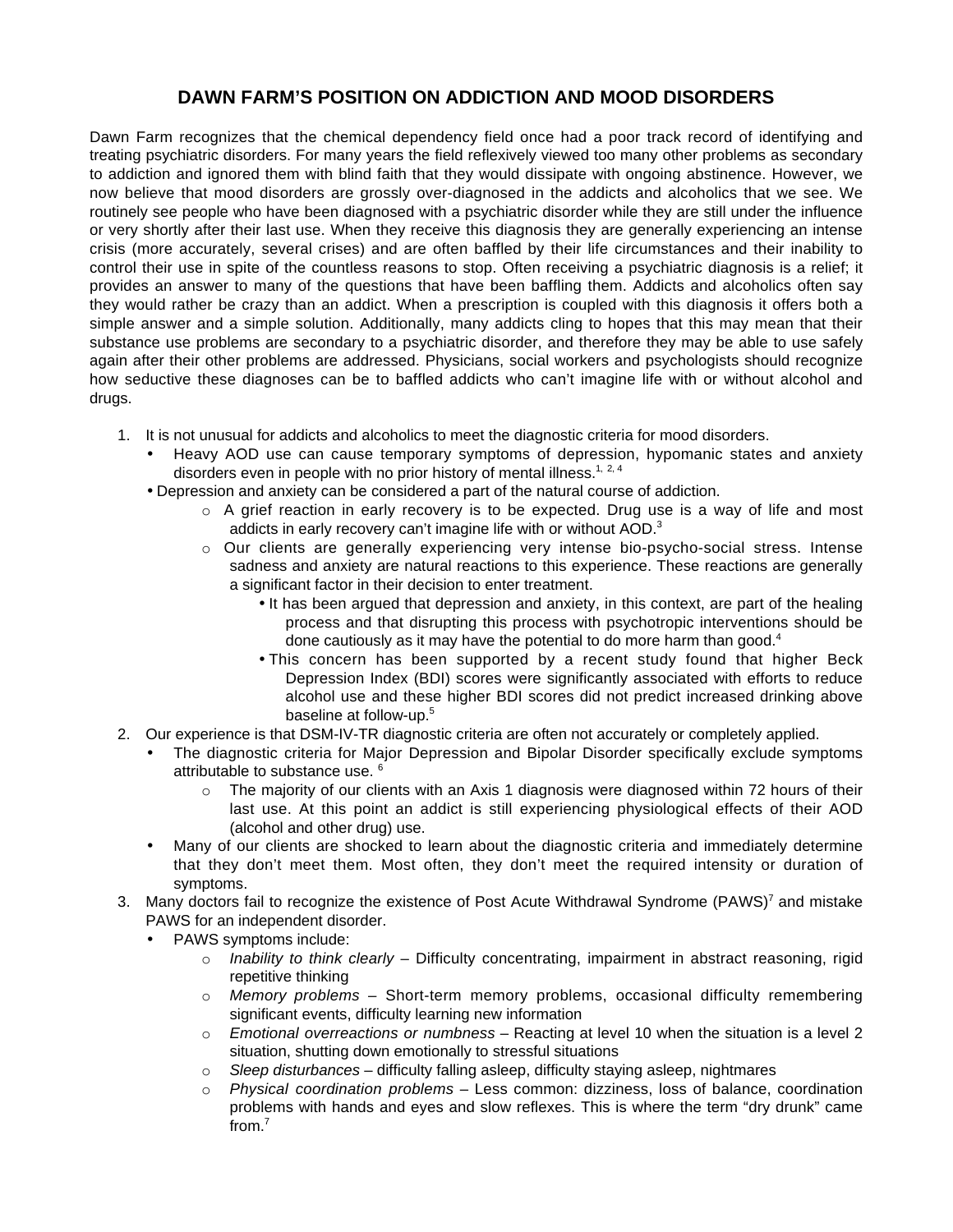- $\circ$  Stress sensitivity Difficulty distinguishing between low-stress and high-stress situations, treat all situations as high-stress situations, stress then intensifies other symptoms of PAWS which causes more stress
- 4. Research finding high rates of psychiatric comorbidity in addicts often have design flaws.
	- Much of the research is done using clinical populations. One would expect to find higher than normal rates of comorbidity in these populations. <sup>1, 4</sup>
	- Most of these studies make no attempt to differentiate between substance induced disorders and independent mood disorders. 1, 14, 8
	- Research that controls for these factors finds rates of comorbidity that match those of the general population.<sup>8</sup>
- 5. Some research indicates that the concept of self-medication is mythology. Some research has indicated that people with independent mood disorders actually drink less than the general population. This makes sense as a self-preservation tactic; as is frequently pointed out, consuming a depressant for depression will only increase symptoms.<sup>8, 14</sup>
- 6. Psychiatric symptoms often abate before psychotropic medication is likely to take effect.  $9$ 
	- One study found that 42% of participants had clinically significant levels of depression at intake and only 6% remained clinically depressed after 4 weeks of abstinence.<sup>10</sup>
	- Another study found that 32% of alcoholics met criteria for major depression at admission but reported a 50% reduction in symptoms after 3 weeks of abstinence.<sup>11</sup>
	- Symptoms of anxiety can be expected to be markedly reduced during the first several days to five weeks of abstinence.<sup>2, 4, 12</sup>
- 7. It has been Dawn Farm's experience that addicts and alcoholics not engaged in a program of recovery often experience some symptoms of Anxiety and Depressive disorders (even while abstinent). These symptoms may include fatigue, restlessness, irritability, muscle tension, sleep disturbance, social isolation, sadness, diminished or inflated self-esteem and excessive or diminished interest in pleasurable activities. We believe that these symptoms are sobriety-based symptoms of addiction. They can either be part of the early recovery process or as part of a relapse process. We find that there is such a clear relationship between participation in a program of recovery and these symptoms that we are generally able to determine their cause by asking questions not only about their symptoms, but also about their participation in a recovery program and the chronology of the symptoms.
	- Gorski's work supports this experience. He finds that PAWS reemerges when recovering addicts and alcoholics stop working programs of recovery.<sup>7</sup>
	- Alcoholics Anonymous describes the alcoholics as restless, irritable and discontented prior to a relapse.<sup>3</sup>
- 8. Given all of this data, caution should be used before making a mood disorder diagnosis.
	- With the frequency of depressive symptoms in addicts and alcoholics and the pace at which these symptoms generally abate, clients can generally expect relief before psychotropics can take effect anyway. 9
	- Waiting until clients have four to five weeks of confirmed abstinence is recommended before making a psychiatric diagnosis. 4, 12, 14
	- Even advocates of aggressive psychiatric care recommend waiting at least two weeks before making a diagnosis of bipolar.<sup>13</sup>
	- It is also important to remember that symptoms are not diagnoses. Just as alcohol problems do not always signal diagnosis of Alcohol Abuse of Alcohol dependence, sadness and depressive symptoms do not always indicate a mood disorder.<sup>14</sup>

The findings mentioned above match Dawn Farm's experience working with addicts and alcoholics. Therefore we take a conservative approach to dual diagnosis. In the absence of a clear independent psychiatric disorder we generally ask client to discontinue psychotropic treatment for an evaluation period. We monitor the client's symptoms and safety (if that has been an issue in the past). If after 2 to 6 weeks the client is not finding relief through abstinence and involvement in a program of recovery we will evaluate the client for psychiatric treatment. If a client is determined to need psychiatric treatment our staff will also determine if Dawn Farm can meet this client's needs or if a referral to a dual diagnosis program is appropriate.

 <sup>1</sup> Schuckit MA, Tipp JE, Bergman M, Hesselbrock VM, Smith TL: Comparison of induced and independent major depressive disorders in

<sup>2945</sup> alcoholics. American Journal of Psychiatry 1997; 154:948-957. 2 Schuckit MA: Alcohol, anxiety, and depressive disorders. Alcohol Health and Research World 1996; v20n2, pp 81-86.